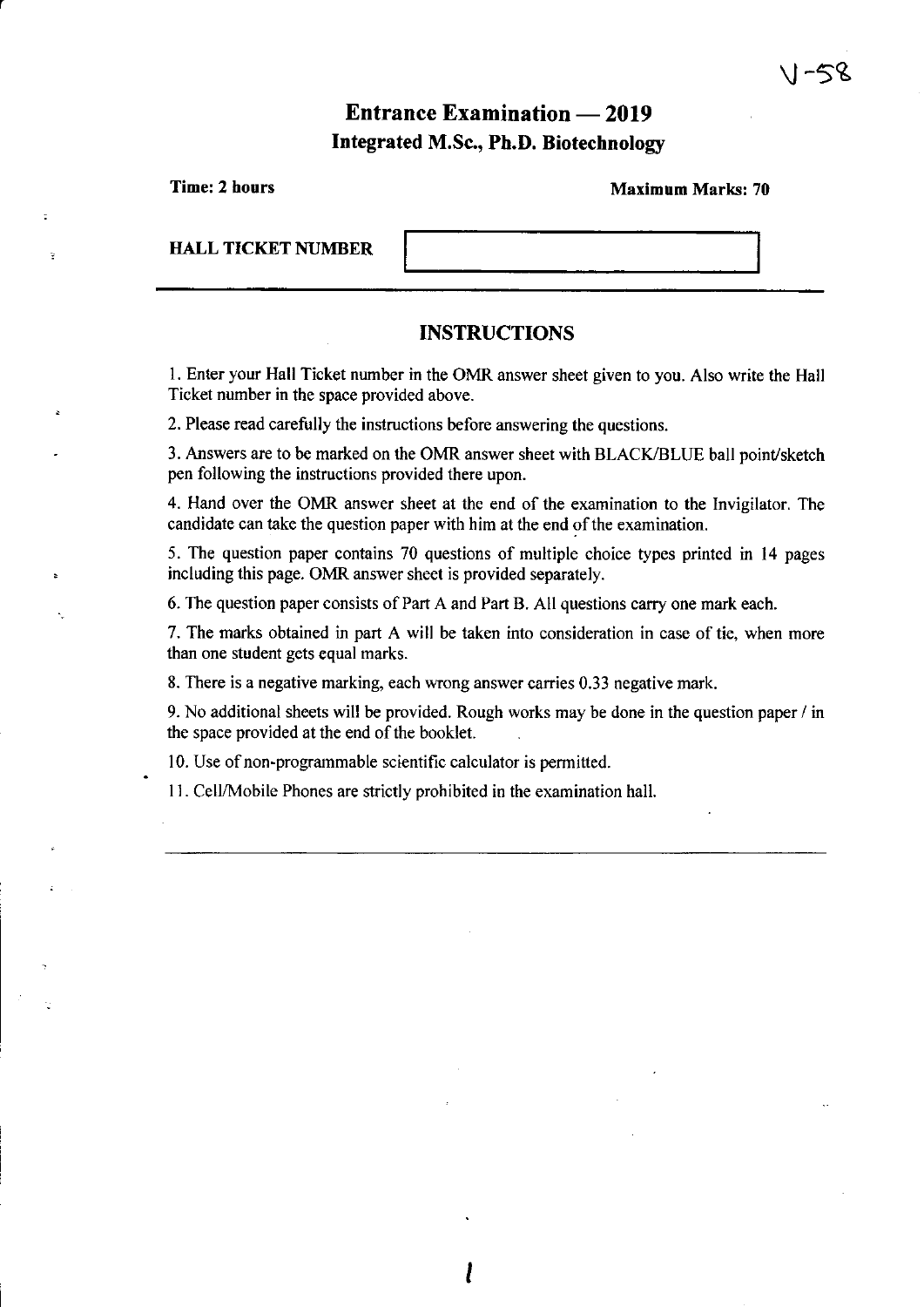## **PART-A**

I. Amino acid at its isoelectric point when placed in an electric field exhibits which of these properties?

- A. Moves towards cathode
- B. Moves towards anode
- C. No movement
- D. None of the above

#### 2. pH of blood in the body is maintained by

- A. Glucose and salt concentration
- B. Protein and salt concentration
- C. Carbonate and bicarbonate concentration
- D. Salt and carbonate
- 3. The order of acidity in the given series of compound is
	- $(i)$  CH<sub>3</sub>COOH
	- (ii) HCOOH
	- (iii) CH<sub>2</sub>CICOOH

$$
(iv) \qquad \qquad \bullet
$$

- A.  $(iv)\leq(i)\leq(i)\leq(iii)$
- B. (i) $\leq$ (ii) $\leq$ (iii) $\leq$ (iv)
- C. (i)<(ii)<(iv)<(iii)
- D.  $(i)$  < $(iv)$  < $(ii)$  < $(iii)$
- 4. A molal solution contains one-gram mole of solute in
	- A. I Litre of the solution
	- B. 1000 g of the solvent
	- C. I Litre of the solvent
	- D. 2.4 Litre of the solution
- 5. Tyndall effect in a colloid is due to
	- A. interference of light
	- B. diffraction of light
	- C. reflection of light
	- D. scattering of light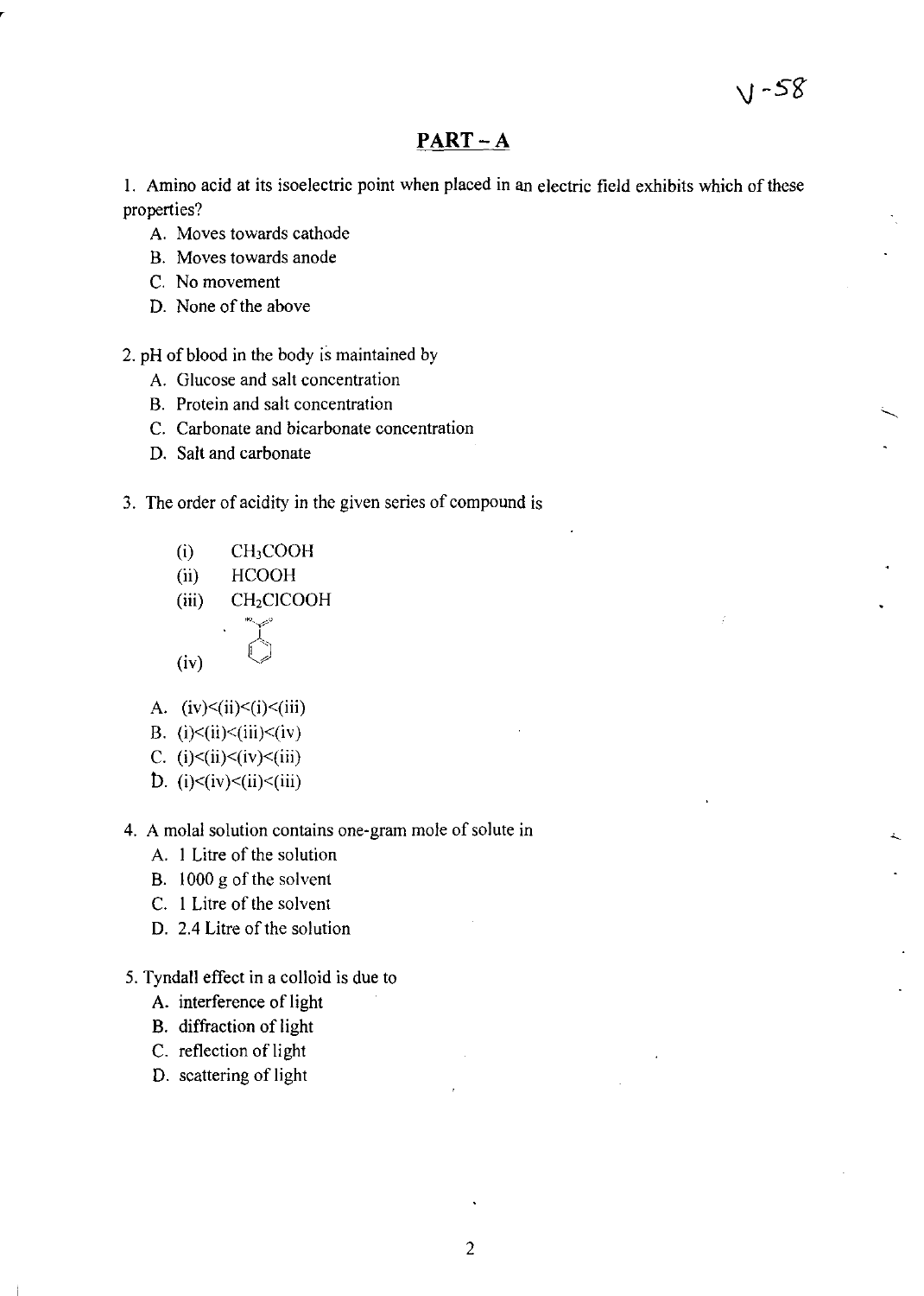6. If a constant slope observed at different concentrations of substrate for a plot of product formed versus the time course of reaction, the order of reaction is

 $1 - 58$ 

- A. Zero order
- B. First Order

 $\overline{a}$ 

- C. Second order
- D. Fractional order
- 7. In a DC circuit, a noise is observed, which component could be defective.
	- A. Transformer
	- B. Rectifier
	- C. Capacitor
	- D. All the above
- 8. A primary standard used for both acid-base and redox reaction is
	- A. Potassium dichromate
	- B. Oxalic acid
	- C. Potassium hydrogen phthalate
	- D. Potassium iodate
- 9. pH of a solution is estimated with reference to
	- A. 0.1 N NaOH
	- B. 0.1N Oxalic acid
	- C. O.lN HCI
	- D. O.lN Sodium Biocarbonate
- 10. Oxidation of  $M^{2+}$  to  $M^{4+}$  is inhibited by a ligand, then ligand is complexing with A. Both  $M^{2+}$  and  $M^{4+}$ 
	- B.  $M^{2+}$  only
	- C.  $M^{4+}$  only  $\mathbf{r}$ 
		- D. Neither  $M^{2+}$  or  $M^{4+}$
- II. A cationic detergent
	- A. CTAB
	- B. Tween-20
	- C. Triton X-100
	- D. SDS
- 12. A substitution reaction yielded racemic mixture, type of reaction is
	- A. SN2
	- B. El
	- C. SNI
	- D. E2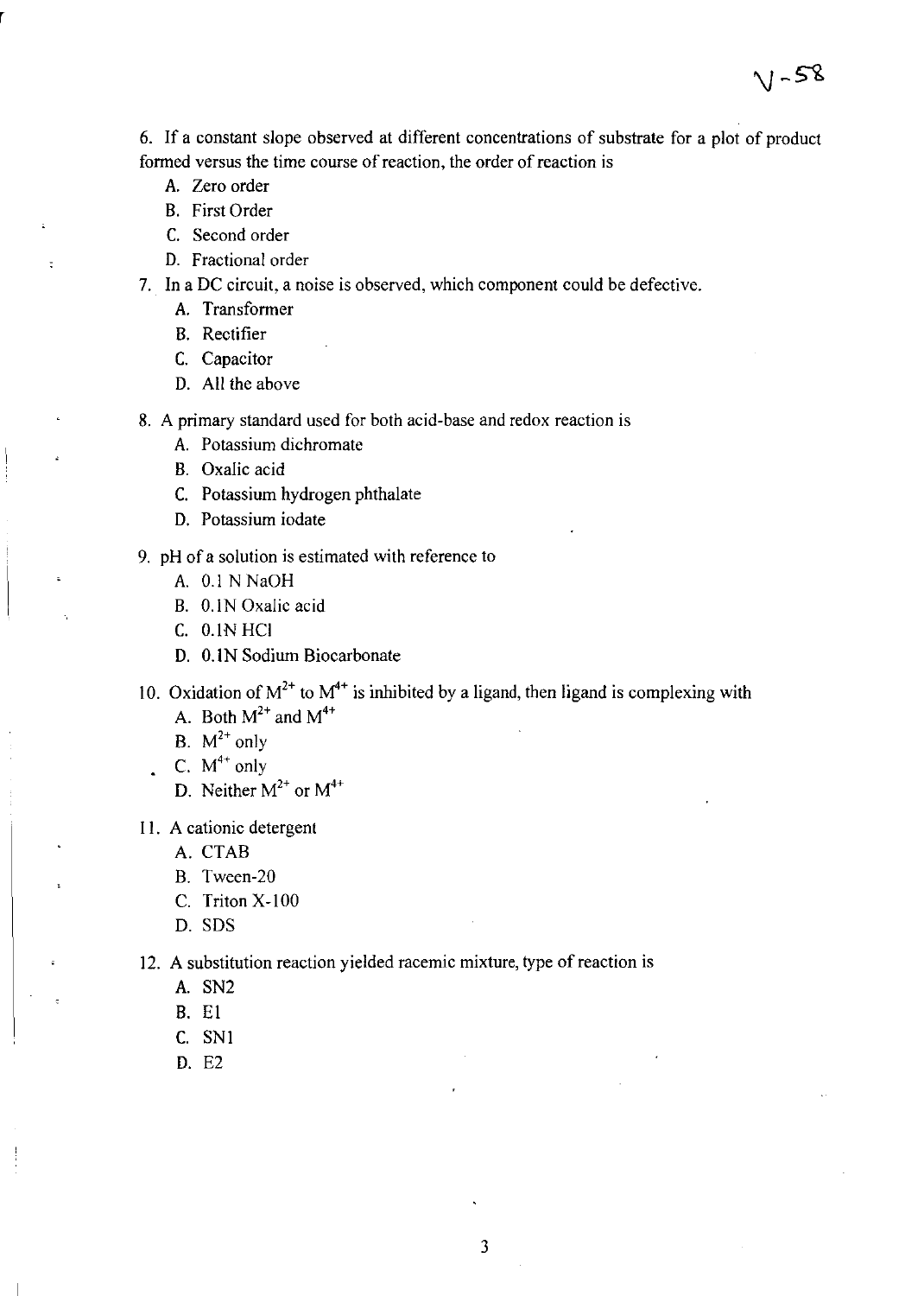$V - 58$ 

- 13. Addition of following to Iodine turn blue is
	- A. Cellulose
	- B. Lignin
	- C. Starch
	- D. Glycogen
- 14. Electronegativity is expressed in
	- A. eV
	- B. Debye
	- C. kJ/mol
	- D. None of the above

15. The speed of light in water is (refractive index of water  $= 1.33$ )

- A.  $0.44 \times 10^8$  m/s
- B.  $1.33 \times 10^8$  m/s
- C.  $2.26 \times 10^8$  m/s
- D. 3.99 x 10<sup>8</sup>*mls*

16. If an electromagnetic wave needs to travel 30 m to complete a cycle, the frequency wilJ be

- A. 0.1 MHz
- B. 0.5 MHz
- c. I MHz
- D. IOMHz

17. When applied a brake, the car moving at a speed of IS *mls* could come into halt within 1.5 s. What would be the distance travelled by the car after applying the brake (assume a uniform reduction in acceleration)

- A. 10 m
- B. 5 m
- C.O.2m
- D. 0.1 m

18. The ionic radii of  $F$ ,  $O<sup>2</sup>$ ,  $N<sup>3</sup>$  follow the order of

- A.  $F < O^2 < N^3$
- B.  $Q^2 < N^3 < F$
- C.  $Q^2 < F < N^3$
- D.  $N^3 < O^2 < F$
- 19. Which of the following statement about water is NOT true?
	- A. Surface tension of water is higher than the other molecular liquids
	- B. CapilJary action of water is due to its adhesion with glass
	- C. Specific heat of water is lower than the other molecular liquids
	- D. Volume of water increases in solid state compared to liquid state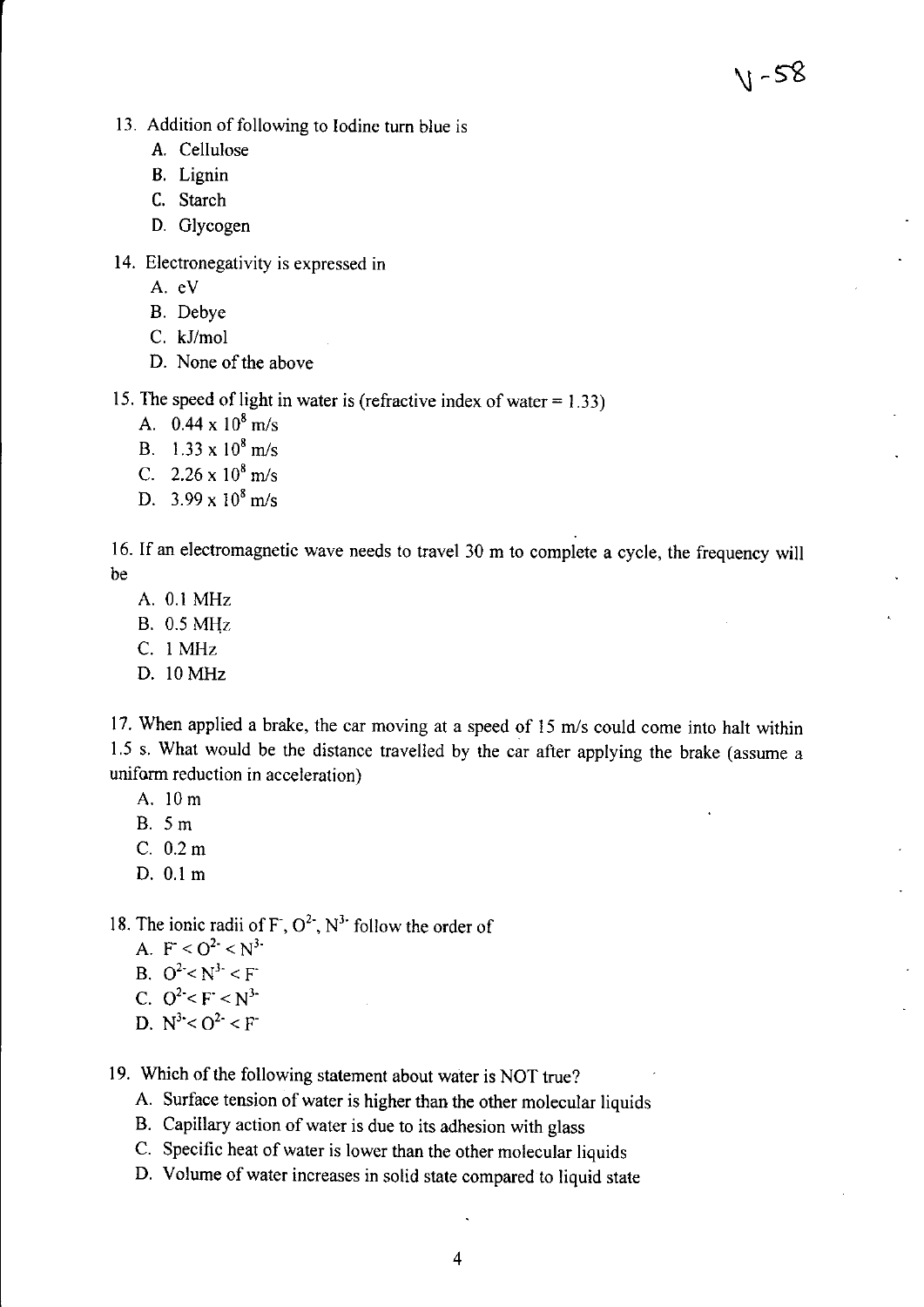20. A van with a siren of frequency of 700 Hz is moving away from a shopkeeper on the side of the road with a constant speed of 10 *mls.* The frequency of siren felt by the shopkeeper would be, (speed of sound in air is 340 *mls)* 

- A. 680 Hz
- B. 709 Hz
- C. 715 Hz
- D. 721 Hz

21. Primary alcohols form alkenes by catalytic

- A. Reduction
- B. Oxidation
- C. Dehydration
- D. Hydrolysis

22. The reaction CH<sub>3</sub>-CH=CH<sub>2</sub> + HBr  $\rightarrow$  CH<sub>3</sub>-CH(Br)-CH<sub>3</sub> is noted as

- A. Markovnikov's addition
- B. Michael's addition
- C. Claisen reaction
- D. Clemmensen reaction
- 23. Which of the following statements is correct
	- A. Magnetic lines of force represent direction while electric lines do not
	- B. Electric lines of force represent direction while magnetic lines do not
	- C. Magnetic lines of force are closed curves while electric lines are not
	- D. Electric lines of force are closed curves while magnetic lines are not
- 24. Nervous system in vertebrates originates from the following
	- A. Ectoderm
	- B. Endoderm
	- C. Mesoderm
	- D. None of the above
- 25. Which of the following pairs is incorrect?
	- A. amyloplasts store starch in potatoes
	- B. chloroplasts contain ATP synthase complex
	- C. chromoplasts store pigments in flowers
	- D. etioplasts formed in intense light

26. The type of isomerism due to different types of alkyl group on either side of functional groups in the molecule of compounds  $CH_3CH_2OCH_2CH_3$  and  $CH_3OC_3H_7$ 

- A. Metamerism
- B. Functional isomerism
- C. Position isomerism
- D. Chain isomerism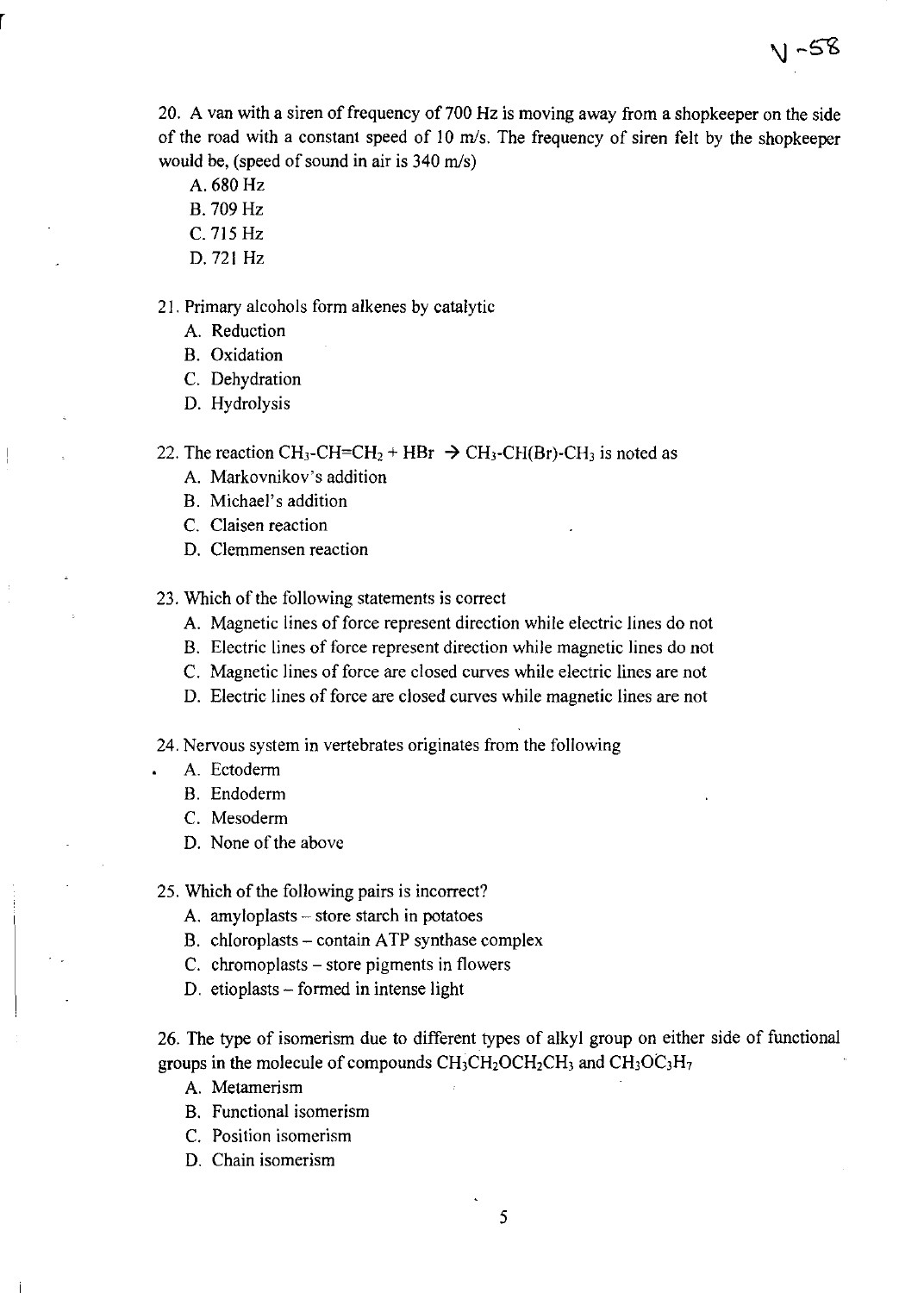27. For the past 'n' days, the average (arithmetic mean) daily production at a company was 50 units. If today's production of 90 units raises the average to 55 units per day, what is the value of 'n'?

A. 18

B. 7

C. 10

D. 9

28. Amar, Akbar, and Anthony each try independently to solve a problem. If their individual probabilities for success are  $1/4$ ,  $1/2$ , and  $5/8$ , respectively, what is the probability that Amar and Akbar, but not Anthony, will solve the problem?

A. 7/8

B. *9/64* 

C. *5/64* 

D. *3/64* 

29. A store has a parking lot which contains 70 parking spaces. Each row in the parking lot contains the same number of parking spaces. The store has bought additional property in order to build an addition to the store. When the addition was built, 2 parking spaces will be lost from each row; however, 4 more rows will be added to the parking lot. After the addition is built, the parking lot will still have 70 parking spaces, and each row will contain the same number of parking spaces as every other row. How many rows were in the parking lot before the addition was built?

- A. 5
- B. 10
- C. 6
- D. 7

30. The probability that event A occurs is 0.4, and the probability that events A and B both occur is 0.25. If the probability that either event A or event B occurs is 0.6. What is the probability that event B will occur?

A. 0.15

- B. 0.55
- C. 0.45
- D.0.05

31. At a certain fruit stand, the price of each apple is 40 rupees and the price of each orange is 60 rupees. Mary selects a total of 10 apples and oranges from the fruit stand, and the average price of the 10 pieces of fruit is 56 rupees. How many oranges must Mary put back so that the average price of the pieces of fruit that she keeps is 52 rupees?

- A. 2
- B. 3
- C. 4
- D. 5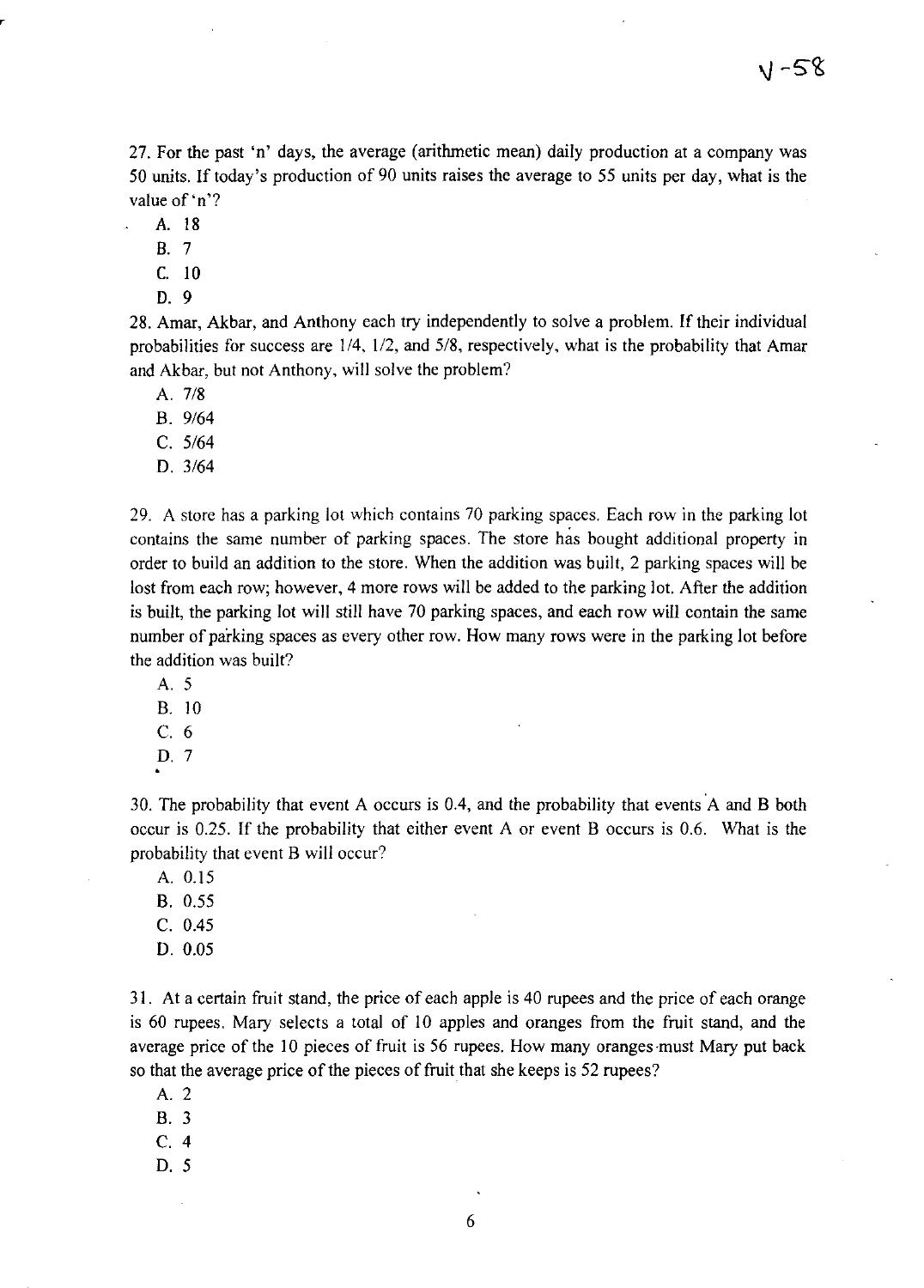| 36,000<br>39.DO | Male                |       |                                                |                 |
|-----------------|---------------------|-------|------------------------------------------------|-----------------|
| 30,000 c        | Female <sup>3</sup> |       |                                                |                 |
| 27.000          |                     |       |                                                |                 |
| 24.000          |                     |       |                                                |                 |
| 21,400          |                     |       |                                                |                 |
| 1,000           |                     |       | <b>GENERAL SURGERY PHYSICIANS BY AGE, 1988</b> |                 |
| 15,000          |                     | 37-44 |                                                |                 |
| 12,080          |                     | 74%   |                                                | <b>Under 35</b> |
| 9,000           |                     |       |                                                | 30%.            |
| 6,000           |                     |       |                                                |                 |
| 1,000           |                     |       |                                                |                 |
|                 |                     | 45-54 |                                                |                 |

32. Which of the following physician specialties had the lowest ratio of males to females in 1986?

- A. Family Practice
- B. General Surgery
- C. 'Obstetrics/gynecology
- D. Pediatrics

33. If the number of female general surgery physicians in the under 35 category represented 3.5 percent of all the general surgery physicians, approximately how many male general surgery physicians were under 35 years?

- A. 9,050
- B. 10,710
- C. 12,260
- D. 13,980

34. Approximately what percent of all general practice physicians in 1986 were male?

- A.90%
- B. 50%
- C. 75%
- D.23%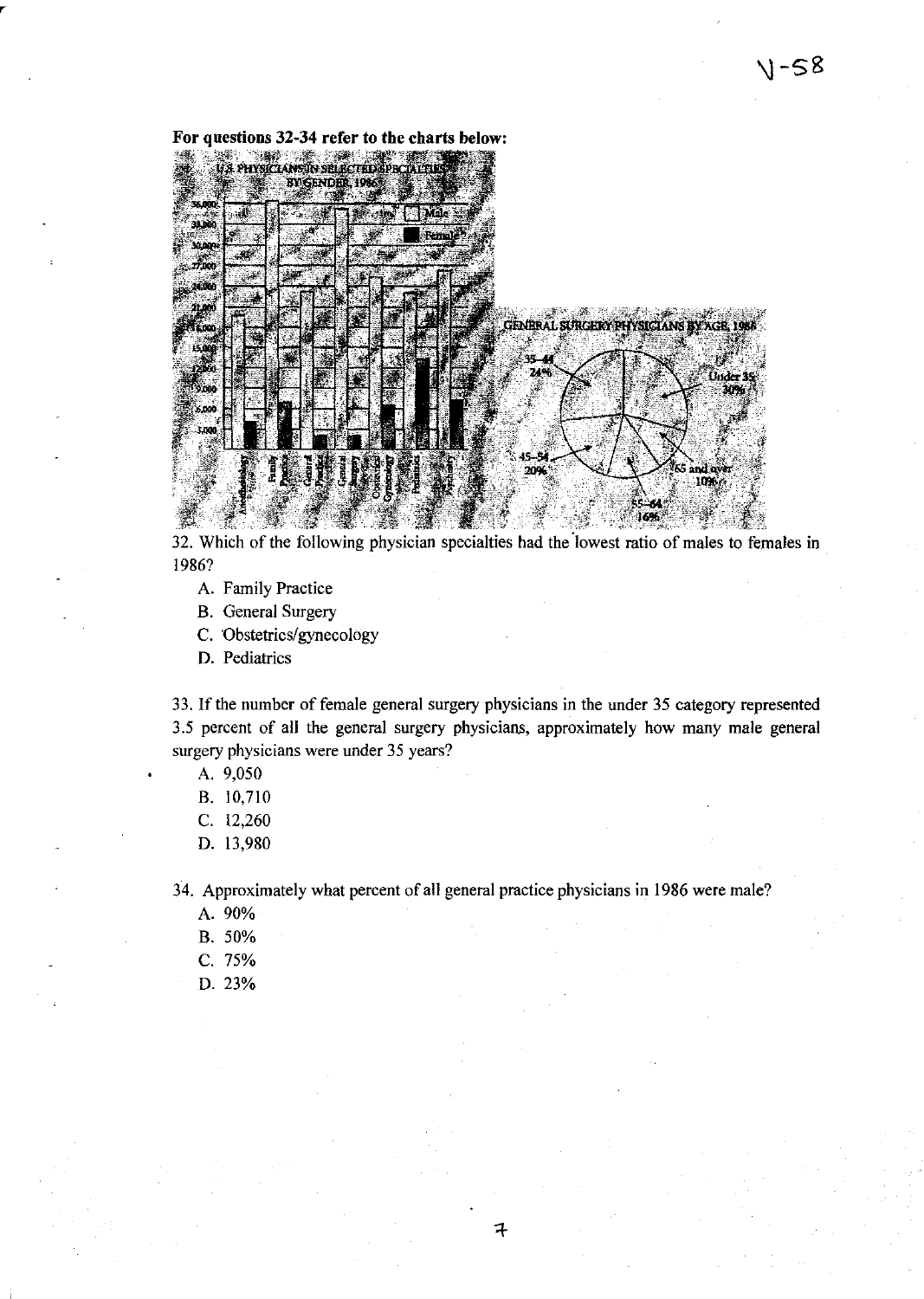35. **In** how many ways can the letters of the word 'LEADER' be arranged?

- A. **144**
- B. 72
- C. 360
- D. 720

# **PART-B**

36. Which of the following vectors can carry the largest size of DNA insert?

- A. Plasmids
- B. Bacteriophages
- C. Cosmids
- D. YACs

37. What can be measured with DNA-microarrays?

- A. mRNAsize
- B. Vector size
- C. mRNA concentration
- D. Relative mRNA abundance

38. The T cells receptors can bind to antigenic peptides

- A. only in the free form
- B. only when loaded onto MHC molecule
- C. only when bound to hapten
- D. only when bound by antibodies
- 39. Cytotoxic T cells are distinguished from Helper T cells by the presence of?
	- A. CD2
	- B. CD3
	- C. CD8
	- D. Class II MHC antigen

40. Which of the following isotype of immunoglobulins are both membrane bound and secretary?

- A. IgG
- B. IgM
- C. JgA
- D. IgE

41. Which of the following are Professional antigen presenting cells? .

- A. B-Cells
- B. Follicular dendritic cells
- C. Glial cells
- D. All of the above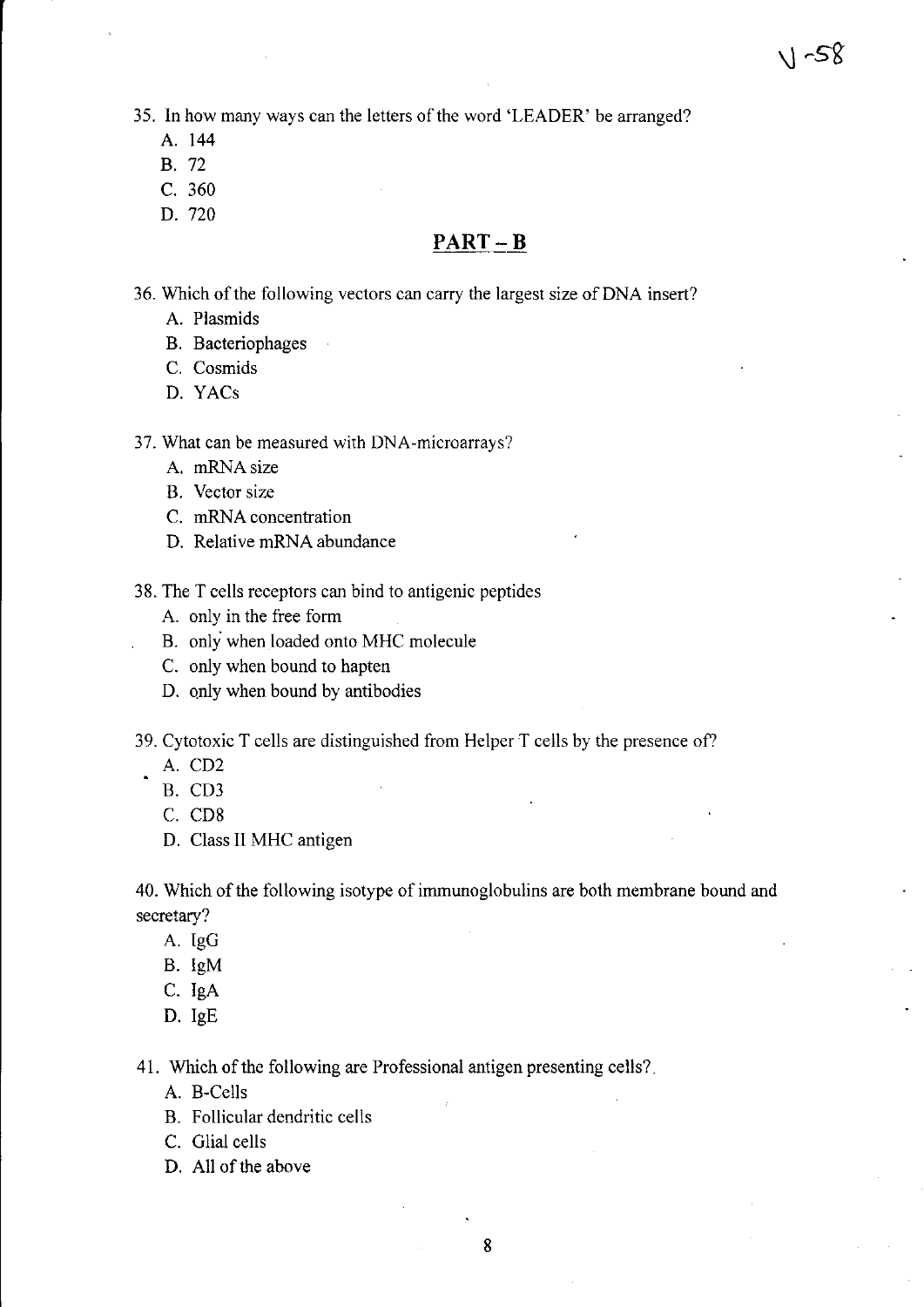42. Which of the following is true about the Blood transfusion reactions, Erythro-blastosis fetalis and Auto-immune hemolytic anemia?

\j -sS

- A. Type-II hypersensitive responses
- B. Type-I hypersensitive responses
- C. Type-IJI hypersensitive responses
- D. Type-IV hypersensitive responses
- 43. Linked genes always exhibit
	- A. recombination frequencies of less than 50%.
	- B. homozygosity when involved in a testcross.
	- C. a greater number of recombinant offspring than parental offspring when involved in a testcross.
	- D. a lack of recombinant offspring when a heterozygous parent is testcrossed.

44. Which of the following statements is *incorrect* concerning an X-linked recessive trait in humans?

- A. All the sons of an affected woman will be affected.
- B. An affected woman almost always has an affected mother.
- C. An affected man usually has a mother who carries the recessive allele.
- D. A phenotypically normal woman whose father was affected is likely to be heterozygous for the condition.

45. How is colchicine useful for studying chromosomal mutations?

- A. Colchicine induces chromosome condensation during interphase, which allows the visualization of interphase chromosomes.
- B. Colchicine causes chromosomal breakage, leading to inversions and translocations that can be observed with a microscope.
- C. Colchicine inhibits microtubule polymerization, which stalls cells in metaphase with condensed chromosomes.
- D. Colchicine aids in the formation of microtubules during mitosis, which promotes anaphase and completion of the cell cycle.

46. You are studying a new virus with a DNA genome of 12 Kb. It can synthesize DNA at a rate of 400 nucleotides per second. If the virus uses theta replication, how long will it take to replicate its genome?

- A. 7.5 seconds
- B. 15 seconds
- C. 30 seconds
- D. I minute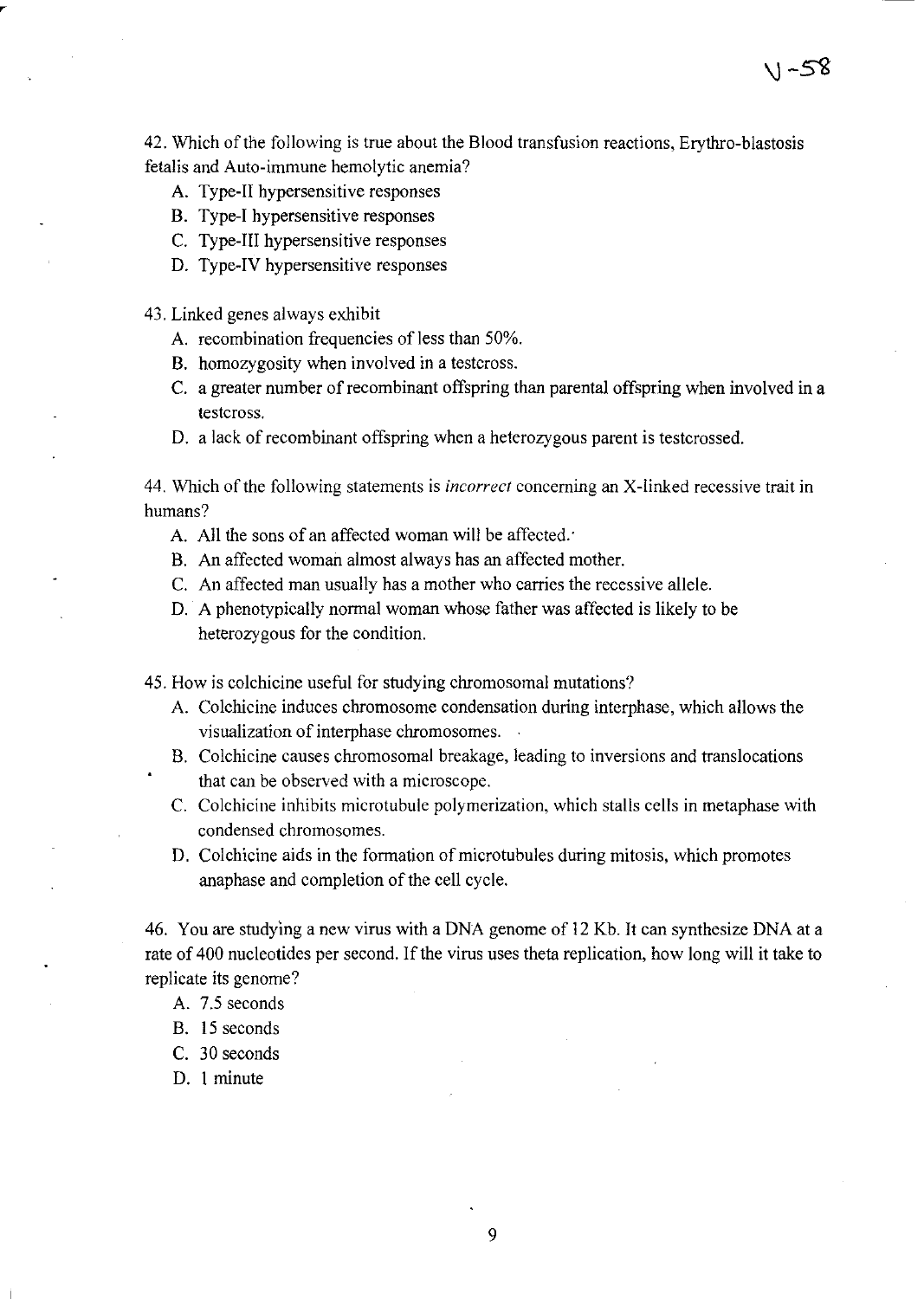- 47. What is the function of DNA gyrase?
	- A. Connects Okazaki fragments by sealing nicks in the sugar- phosphate backbone
	- B. Unwinds the double helix by breaking the hydrogen bonding between the two strands at the replication fork

 $V - 58$ 

- C. Reduces the torsional strain that builds up ahead of the replication fork as a result of unwinding
- D. Binds to *oriC* and causes a short section of DNA to unwind
- 48. Telomerase activity is most likely to be found in which cells in humans?
	- A. Red blood cells
	- B. Muscle cells
	- C. Neurons
	- D. Germ line

49. Over time, DNA replaced RNA as the primary carrier of genetic information, and the chemical stability of DNA is believed to be the key reason for this. Which attribute of DNA is the reason behind its chemical stability?

- A. DNA lacks a free hydroxyl group on the 2' -carbon atom of its sugar.
- B. Unlike RNA, DNA is usually double-stranded.
- C. DNA does not usually form hairpin loops.
- D. DNA contains thymines, which make it more chemically stable.

50. In the diagram below, which letter indicates the 5' end of the leading strand?

| в              |  |
|----------------|--|
| <b>CORPORA</b> |  |
| A. A           |  |
|                |  |
| B. B<br>C. C   |  |

- D. D
- 51. Which of the following correctly describes the concept of alternative splicing?
	- A. With the rare exception of RNA editing, every nucleotide contained in a processed mRNA molecule is derived from exon sequences.
	- B. Every other intron is removed in alternate manner to generate functional mRNA transcript.
	- C. Only a subset the same mRNA transcripts are specifically selected for splicing in the nucleus.
	- D. Multiple protein products are often produced from single eukaryotic genes.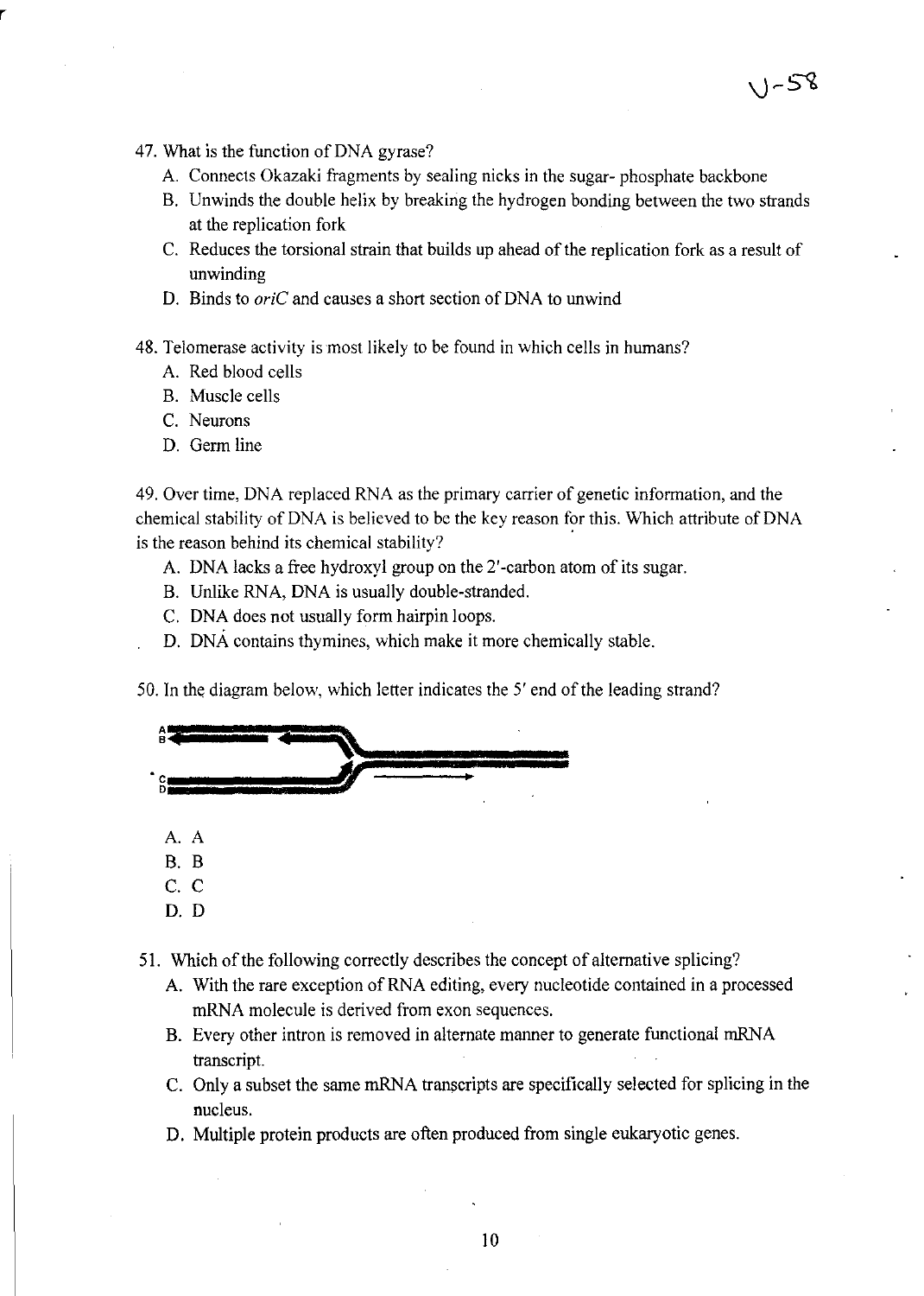52. The genetic code is said to be "degenerate" because:

- A. there are more codons than amino acids.
- B. there are more amino acids than codons.
- C. different organisms use different codons to encode the same amino acid.
- D. some codons specify more than one amino acid.

53. Where would the *lac* repressor be bound in a wild-type *E. coli* cell that is growing in low glucose and high lactose?  $(I = lac$  repressor gene; Z, Y,  $A = lac$  operon structural genes;  $P =$ *lac* promoter;  $Q = lac$  operator)

\1-58



- A.O
- B.  $P$  and  $O$
- C. L *P,* 0
- D. The repressor would not be bound.
- 54. Antibodies are to Western blots as are to Southern blots.
	- A. RNA
	- B. Proteins
	- C. DNA
	- D. microRNA

55. is the product of sampling errors and chance events that may result in changes in allele frequencies.

- A. Directional selection
- B. Inbreeding
- C. Genetic drift
- D. Evolution

56. Which of the following statements about naturally occurring fatty acids is true?

- A. The double bonds found in fatty acids are nearly always in the cis-configuration.
- B. Saturated fatty acid chains can pack closely together.
- C. Unsaturated fatty acids produce flexible, fluid arrays because they cannot pack closely together.
- D. All of the above.

57. Which of the following lipid is a component of inner mitochondrial membrane?

- A. Cardiolipin
- B. Lecithin
- C. Plasmalogen
- D. Cephalin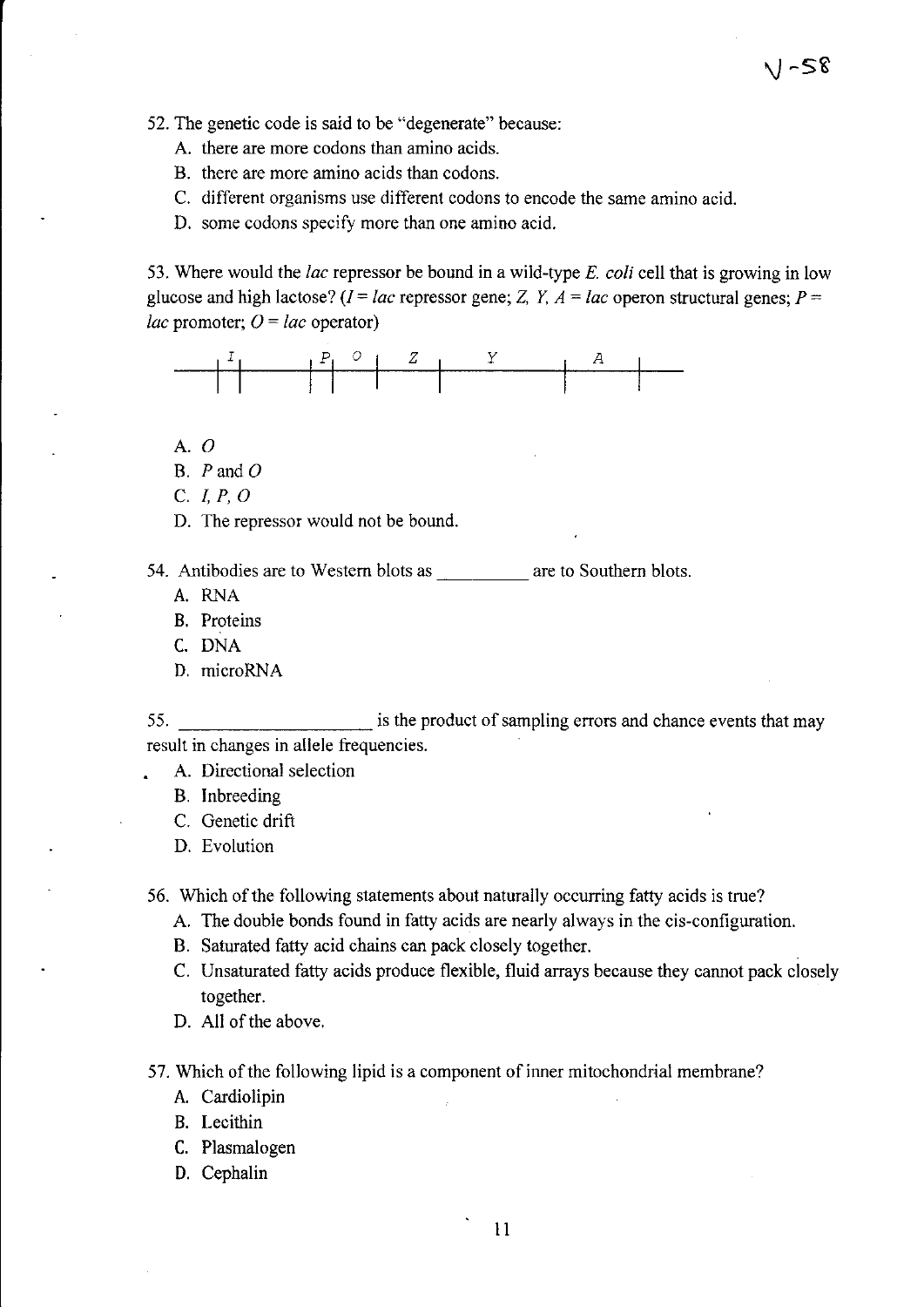58. Generally a PCR reaction involves following steps:

- i) Attachment of primers
- ii) Denaturation of strands
- iii) DNA synthesis

iv) Heating

,

Which is the correct order from starting to ending the reaction?

- A. ii)-i)-iii)-iv)
- B.  $i)$ -ii)-iii)-iv)
- C. iv)-iii)-ii)-i)
- D. iv)-ii)-i)-iii)

59. Chromatography is the process for identification, purification and separation of components of a mixture on the basis of

- A. Difference in their solubility
- B. Difference in their boiling point
- C. Difference in their melting point
- D. Difference in their affinity for mobile and stationary 'phase

60. Find out the mismatch of the following

- A. Magnesium Nitrate reductase
- B. Copper Plastocyanin
- C. Iron Ferridoxin
- D. Molybdenum Nitrogenase

61. Km value is expressed as the substrate concentration at

- $A. V_{max} x 2$ 
	- B.  $\frac{1}{2}$  V<sub>max</sub>
	- C. Vmax
	- D. Vmax-Vo

62. During C4 pathway of photosynthesis malate is transported from

- A. Bundle sheath cell to mesophyll cell
- B. Epidermal cell to Mesophyll cell
- C. Mesophy II cell to Bundle sheath cell
- D. Mesophyll cell to Epidermal cell
- 63. The radioactive molecule that can be used in the analysis of proteins is
	- A. 32p uracil
	- B. 32p Threonine
	- C. <sup>35</sup>S Methionine
	- D.  $32P$  ribose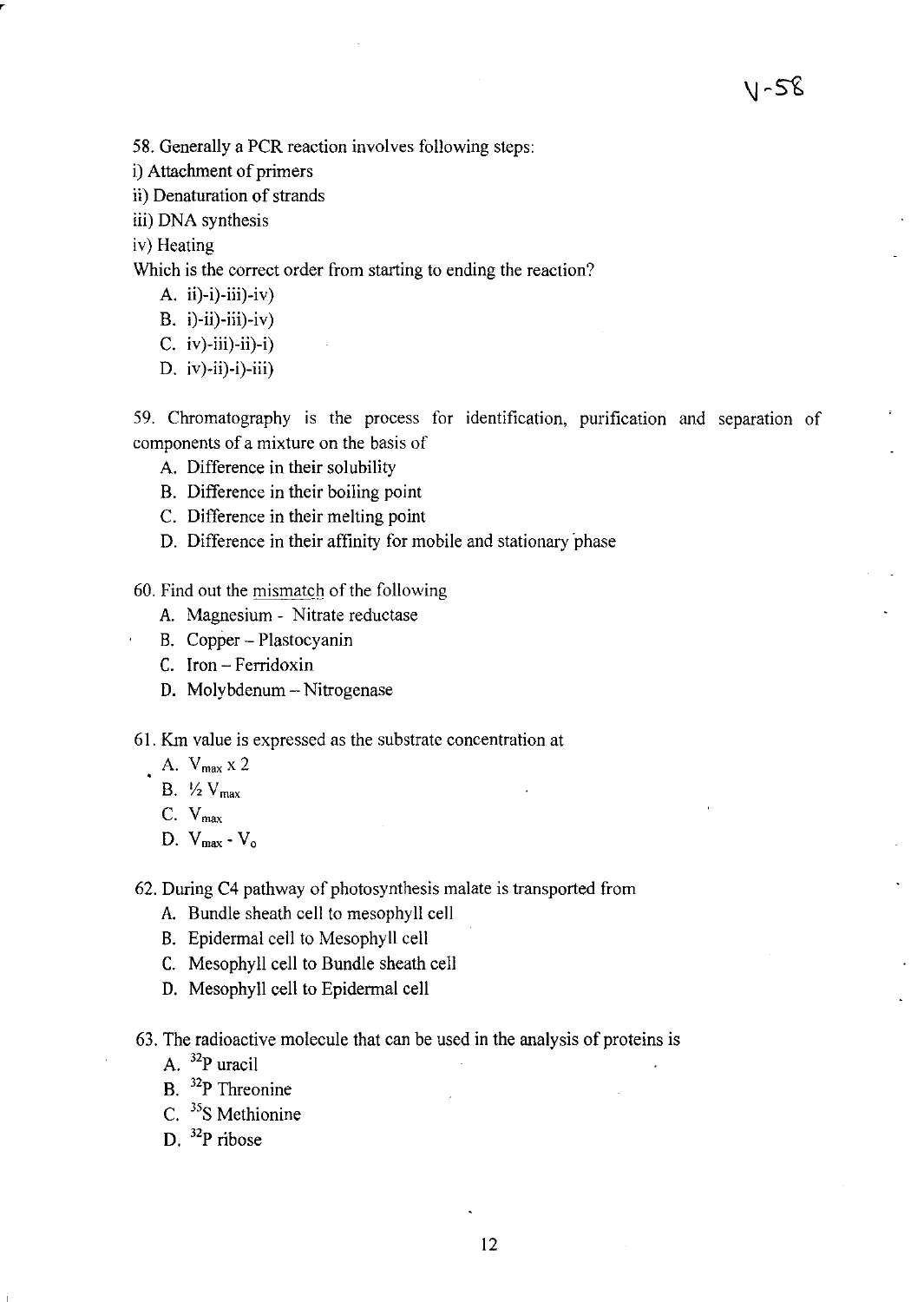- 64. 'Hybridoma' technology is being used in
	- A. Generating 'Monoclonal' antibodies
	- B. Producing hybrid animals
	- C. Producing hybrid plants
	- D. Producing hybrid microbes
- 65. Which of the following statements about antibiotic resistance in bacteria is NOT true?
	- A. The antibiotic resistance gene can be transmitted to bacteria via transformation or transduction.

11-58

- B. Antibiotic resistance cannot be conferred by conjugation, which only affects the fertility of bacteria.
- C. Environments where antibiotics are frequently used such as hospitals are under the higher risk of developing antibiotic resistance.
- D. Antibiotic resistance often originates from the microbes that produce antibiotics for their own survival.
- 66. Which of the following statement describes the 'wobble' rules correctly?
	- A. There is a flexible pairing between tRNA and amino acid as there are more tRNAs than the number of amino acids.
	- B. There are multiple tRNA that may bind to the same amino acids.
	- C. There are multiple codons that may code for the same amino acids.
	- D. The third base pairing between the tRNA and mRNA is relaxed.

67. Modification of proteins as they pass through the Golgi include all of the following except

- A. Glycosylation
	- B. Proteolysis
	- C. Signal sequence removal
	- D. Sulfation

68. The marker for an enzyme to go from the Golgi to lysosome is

- A. acidic pH
- B. glucosamine
- C. phosphomannose
- D. protease sensitivity

69. Uncouplers of electron transport from ATP synthesis, such as dinitrophenol, act by inhibiting

- A. ATP transport
- B. Electron transport
- C. Proton gradient
- D. Oxygen consumption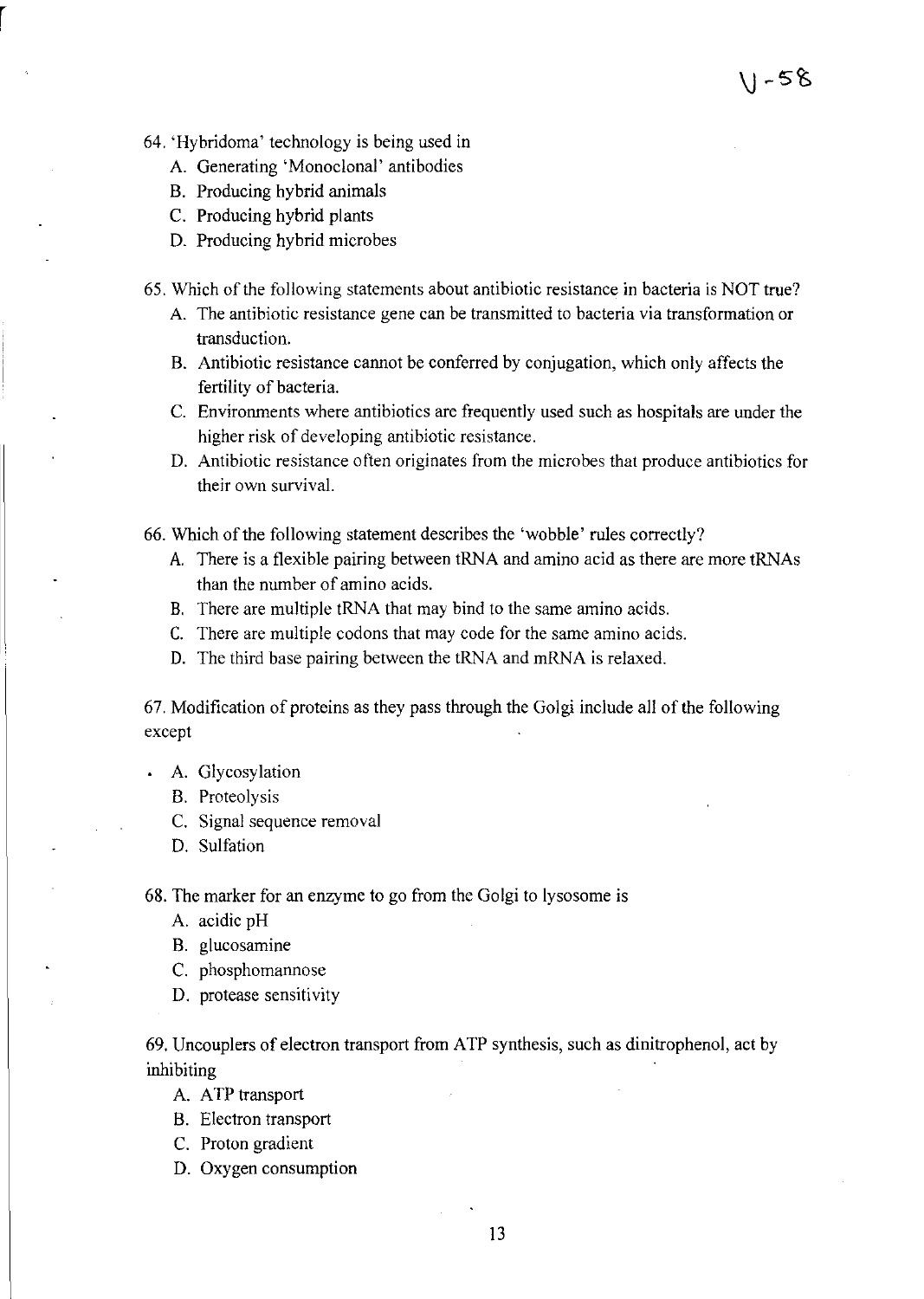- 70. Which statement is not true of gap junctions? They
	- A. allow the passage of proteins between cells
	- B. are essential for metabolic cooperation between cells
	- C. occur in the developing embryo
	- D. synchronise the beating of heart muscle cells